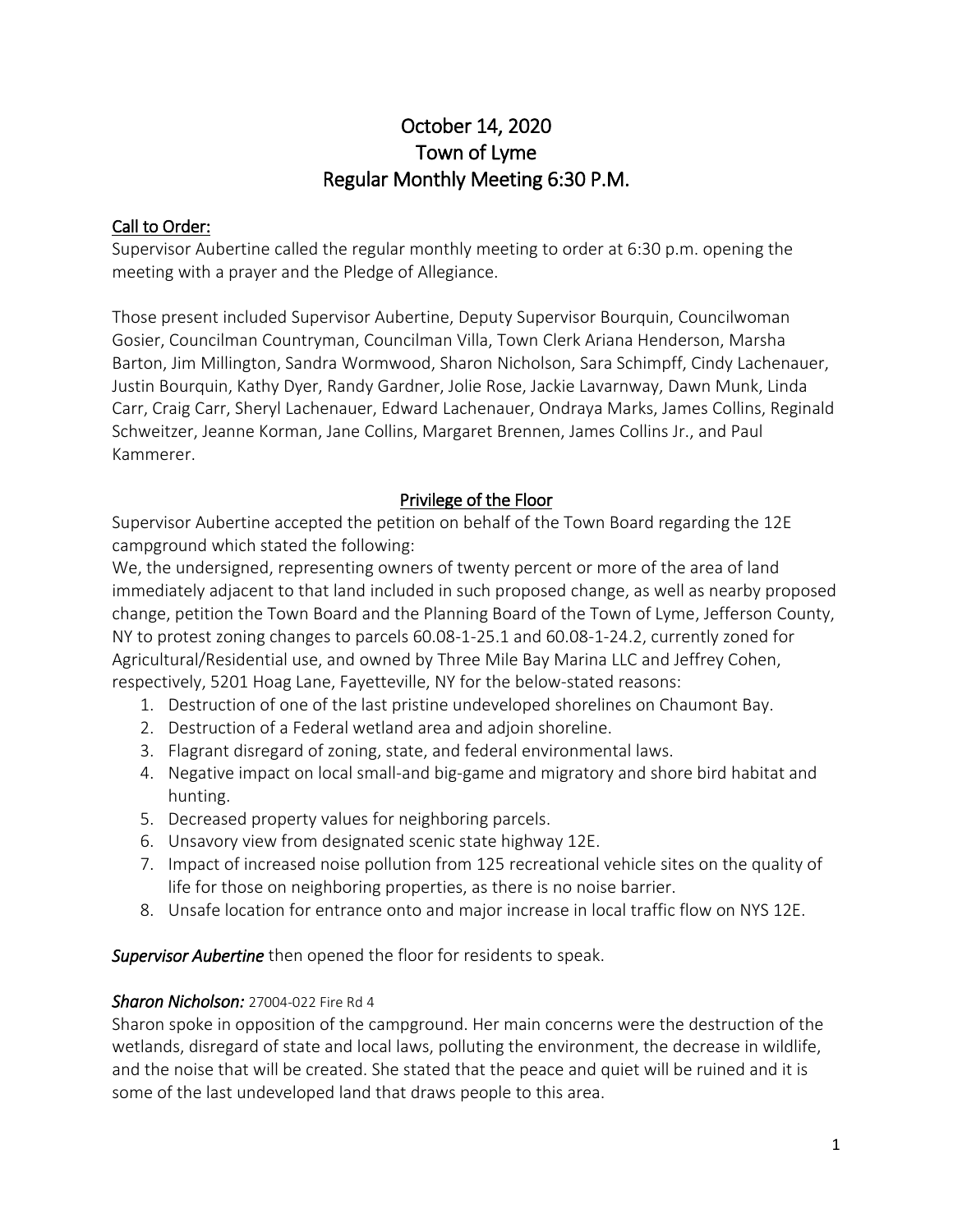#### *Sandra Wormwood:* 7338 NYS Rt. 12E

Sandra spoke in opposition of the campground. Her property is located adjacent to the proposed campground. She stated that there has been a significant amount of work that has destroyed wetlands. Mr. Cohen still does not have any permits for the work he has started. He received a stop work order from the DEC which he also didn't comply with. Another concern is that there has been a decrease in wildlife and decrease in the property values of homes near the campground. The rest of her concerns included an unsafe entrance to the campground and elevated noise. She would like our local legislation to control this commercial business.

#### *James Collins:* 27801 Three Mile Pt Rd

James spoke in opposition of the campground. Their family has 23 parcels of land in the Town of Lyme and pay a lot of taxes. The Town is already growing rapidly and having a campground across the bay is not ideal for their family for several reasons.

#### *Jolie Rose:* 7440 Bourcy Rd

Jolie spoke in opposition of the campground. They chose to raise their family in Three Mile Bay because it is safe and quiet. Her children operate family jet skis and boats. She does not want another marina which will add more water traffic. The road is also too busy, the campground will make it worse. Her family and she want to keep that land undeveloped.

#### *Ondraya Marks:* 7581 NYS Rt. 12E

Ondraya spoke in opposition of the campground. Her property is directly across from the potential campground location. She hopes the Board will take everyone's concerns into consideration.

#### *Dr. Craig Carr:* 7502 Bourcy Rd

Craig spoke in opposition of the campground. He stated that the owner of the property has already ignored zoning regulations and his traits will only grow worse. The Town Board should stop the development.

### *Sara Schimpff:* 7376 NYS Rt. 12E

Sara spoke in opposition of the campground. She owns horses and farm animals and considers her location to be private. If the proposed campground gets approved she would lose her privacy. She is also a member of the Three Mile Bay ambulance squad and she worries that there will be more accidents. The traffic pulling out and turning into the campground will lead to accidents.

### *Jane Collins:* 28348 Lotts Grove Rd

Jane spoke in opposition of the campground. Mrs. Collins expressed her concerns for the health and safety of the kids in our area. We are in a pandemic and she believes a campground could increase the risk of COVID-19. She believes that there are already enough campgrounds along the St. Lawrence River that people can attend and vacation too. Most of those campgrounds are governed by the state and there are people to oversee any issues the park may have. A private campground will lead to more problems for the Town.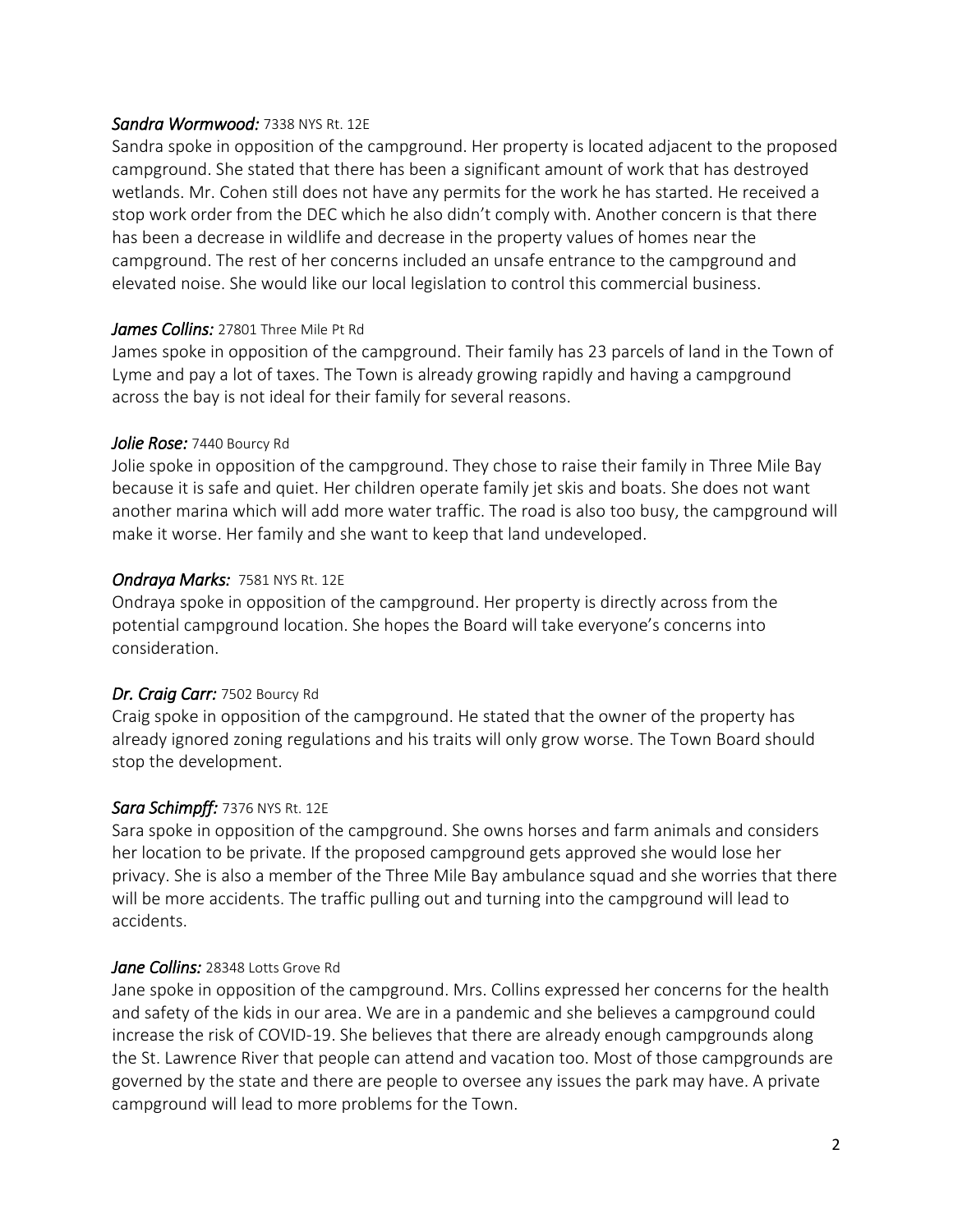#### *Linda Carr:* 7502 Bourcy Rd

Linda spoke in opposition of the campground. Mrs. Carr and her husband kayak in the water in front of the campground. There are already several rocks removed by the Mr. Cohen. This is disturbing the wildlife and their habitat. She believes it is too shallow in that area for a marina and doesn't want the boat traffic to increase.

#### *Paul Kammerer:* 28371 Lotts Grove Rd

Paul spoke in opposition of the campground. He is a fisherman. He stated that the bay used to be a prime spot for spawning fish because of the rocks that are in that bay. If the water is going to be disturbed this will decrease fish population. He is also concerned about the increase pollution and losing the night sky with 125 campers located on the property.

#### *Margaret Brennen:* 7386 Bourcy Rd

Margaret spoke in opposition of the campground. She stated that this land is the last untouched pristine land in Chaumont Bay. She has spent 40 years on the water and it used to be less crowded and developed. She stated it would be wonderful if we could preserve that area.

### *Cindy Lachenauer:* 28343 Lotts Grove Rd

Cindy spoke in opposition of the campground. She stated the owner of the property has gone against all laws and has no permits which is disrespectful. There will be hundreds of people in that area just not one person per camper. She would like the bay to stay peaceful.

### *James Collins:* 27801 Three Mile Pt Rd

James spoke in opposition of the campground again. He mentioned that two years ago the geese completely stopped landing in that bay when construction began. He also mentioned boat traffic has already increased when the state boat launch in Three Mile Bay was put in, we don't need another marina.

### *Jimmy Collins:* 27465 Three Mile Point Rd

Jimmy spoke in opposition of the campground. He has seven generations of family in the Town. He stated that he used to live next to the Chaumont Bay campground and there was heavy traffic, which is very concerning for the location of the new campground. He also stated the transfer site probably can't handle the increase in people.

#### *Dawn Munk:* 7281 NYS Rt. 12E

Dawn spoke in opposition of the campground. She lives across the road from the property. She is concerned with everything that the other residents have been stating. There are no natural barriers for the noise, there will be more than one person per camper. She worries about the traffic because of the hill and speed of vehicles that drive on 12E. The environment and the pollution that is being done is also a concern.

*Supervisor Aubertine* thanked everyone for their concerns and comments and the Three Mile Bay Fire Hall for the use of their building.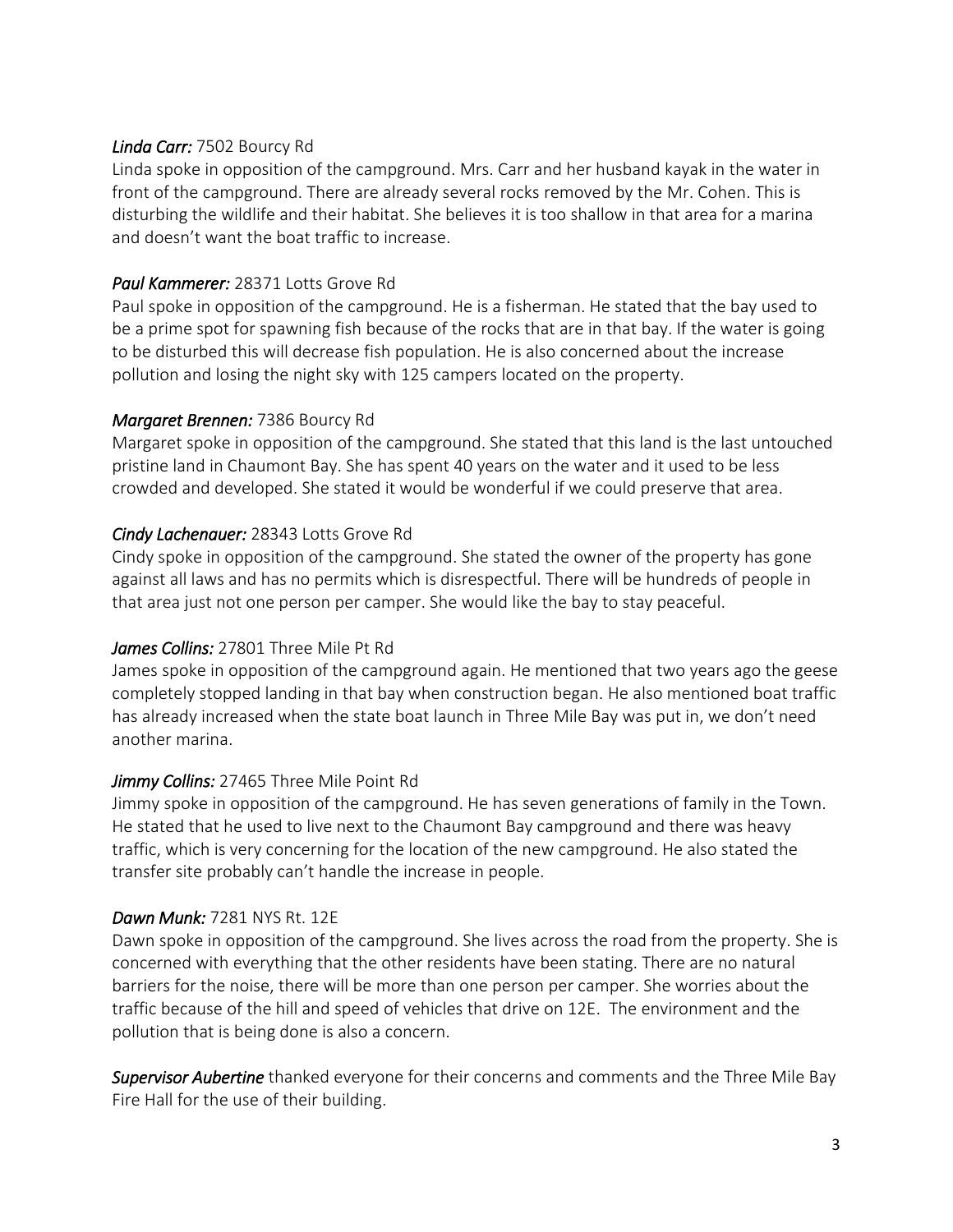*Supervisor Aubertine* contacted the Town attorney about the possible moratorium for the 12E campgrounds. It will need to be enacted as a local law and referred to County Planning. He read the rules regarding a moratorium from the Town Attorney:

"A moratorium is enacted as a local law which must be introduced and a public hearing scheduled. It must also be referred to County Planning once introduced. The purpose of a moratorium is for the Town to acknowledge that its current zoning laws are not adequate to address certain types of development and to give the Town sufficient time to review and revise those laws to properly address the same. Both the revisions to the zoning law for the Waterfront District and amendments to Planned Development Districts involve amendments to the zoning law which are done by local law which requires compliance with SEQR and referral to County Planning."

*Councilwoman Gosier* said one solution to this issue is that the Town Board could extend the waterfront district out to 12E so that our zoning law would prohibit the campground.

*Reginald Schweitzer* Planning Board Chair stated that as long as the RV Park is 500 feet from the waterfront district it is legal in our zoning law. The marina is also a permitted use at that location.

*Sandra Wormwood* stated that the entire project is under investigation.

*Supervisor Aubertine* recommended that everyone should reach out to the DEC with their concerns. Jane Collins added that everyone should call our local representatives.

Resolution 2020-117: Councilman Villa made the motion to accept the Petition that was distributed to the Town Board and ask the attorney for the wording for a moratorium for the 12E campground project and to expedite the process; Councilwoman Gosier seconded the motion; all were in favor; motion carried.

### Supervisor's Report

Supervisor Aubertine went over the Supervisor's Report with the Board. He stated Cathy Satterley said she needs to move the retirement check for 2021 out of the retirement account so the account was not over budget.

Resolution 2020-118: Councilman Villa made the motion to approve the September Supervisor's Monthly Financial report; Councilwoman Gosier seconded the motion; all were in favor; motion carried.

### Highway Superintendent's Report

Pat Weston was not present at the meeting.

## Clerk's Report- September 2020

Monthly Receipts were as follow: Total Local Shares Remitted: \$6,686.25; Total State County & Local Revenues: \$6,748.25, Total Non – Local Revenues: \$62.00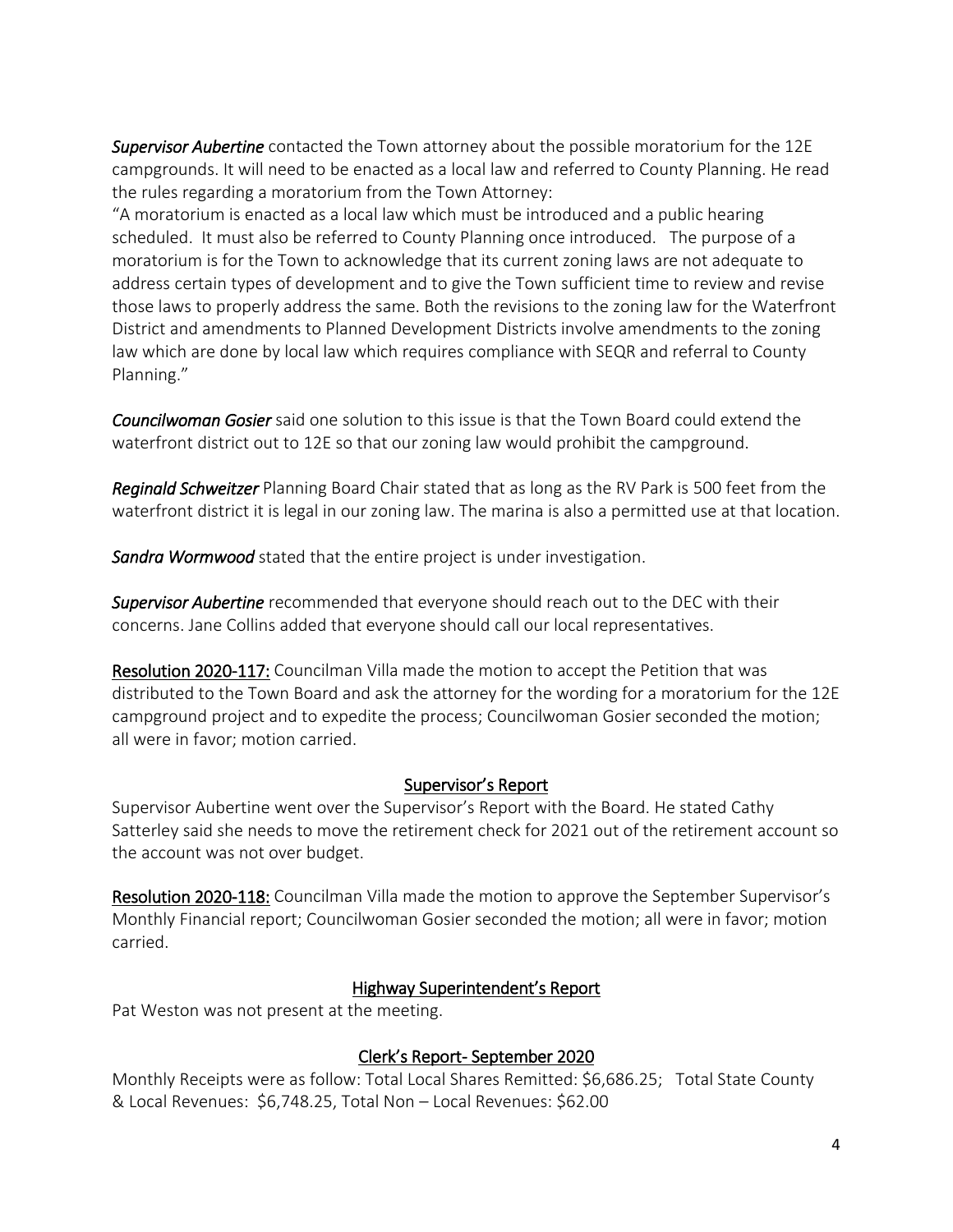## Audit of the Bills (Abstracts #19 & #20)

Resolution 2020-119: Deputy Supervisor Bourquin made the motion to approve Abstract #19 in the amount of \$0.00; seconded by Councilman Villa; all were in favor and the motion was carried.

Resolution 2020-120: Councilman Villa made the motion to approve Abstract #20 in the amount of \$63,059.47 which includes the purchase of a new highway truck; seconded by Councilman Countryman; all were in favor and the motion was carried.

## Approval of the September 9, 2020 Minutes

Resolution 2020-121: Councilman Countryman made a motion to approve the September 9, 2020 Minutes; seconded by Councilwoman Gosier; all were in favor and the motion was carried.

### Committee Reports

## Assessor's Report:

Marsha Barton submitted the Assessor Report as follows:

### Small Claims Decision

We had one Small Claims filing this year. It was for Michael Schell's property. It was assessed at \$494,900. The Hearing Office reduced it to \$369,675. I am attaching a copy of the Hearing Officer's decision. I am also submitting a voucher to Ari for the \$30.00 that was his Award of Costs, as directed by the Hearing Officer.

### Yearly Maintenance

We are busy reviewing properties and creating new values for 2021.

Councilman Villa had stated he was surprised that there was a 20% reduction in the assessment. Marsha Barton stated that the attorney argued several good points for the client including the high water and shoreline damage. Deputy Supervisor Bourquin asked is they could raise the assessment again in the future if the water doesn't raise again. Marsha responded that they can't raise it for three years.

### Municipal Water Board Report:

Marsha Barton submitted the Water Board Report as follows:

### Need Resolution

We need a resolution to approve a new water service at 10497 Co. Rt. 8, parcel number 51.00-1-19.631. This is for Charles Valentine.

## Change of Meeting Time

We would like to request that we change our Water Board meeting time from 6:30 PM to 5:00 PM. This time seems to be more convenient for the Board and for any guest speakers we have at the meeting.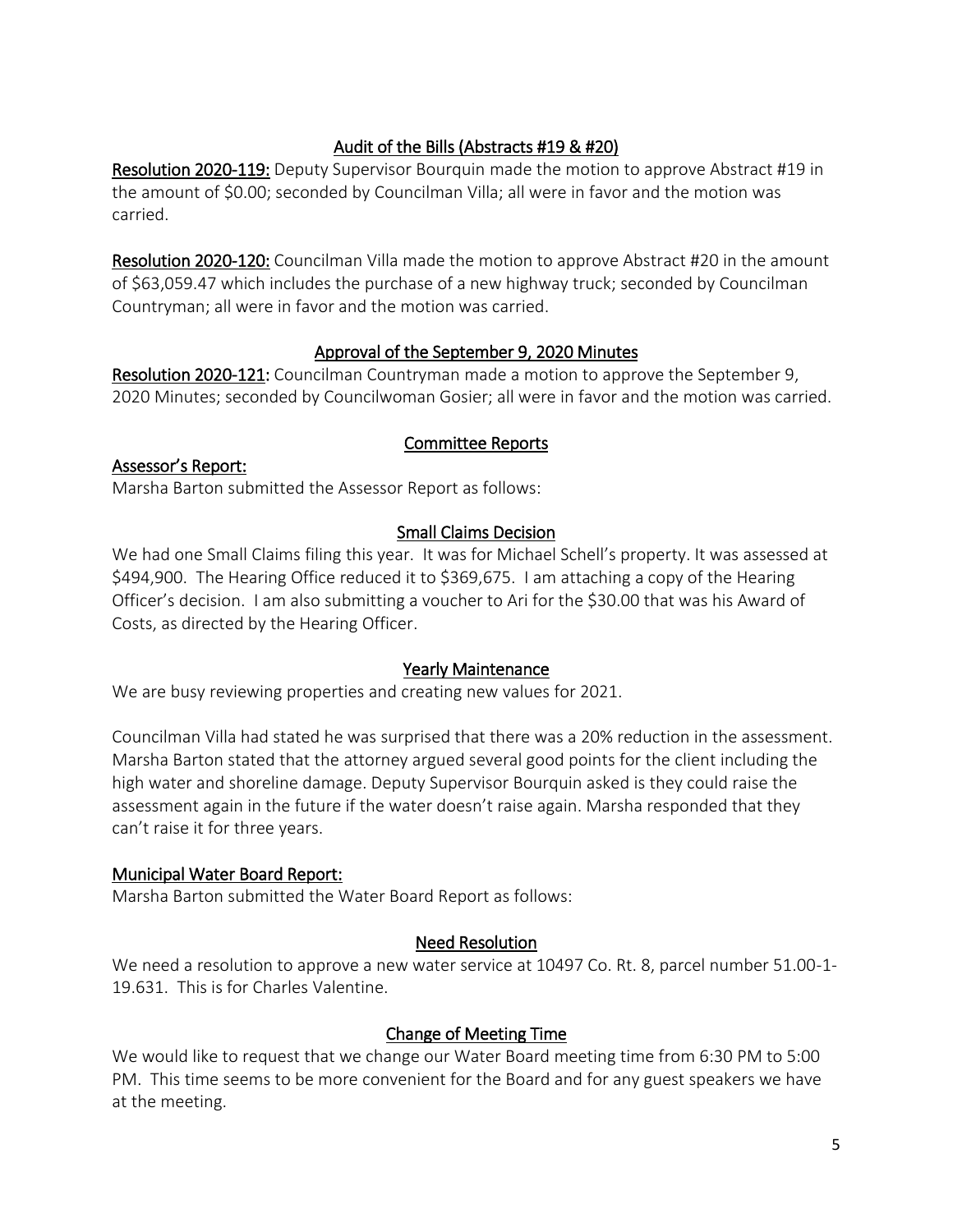### Water Facility Revenues

Revenues to date are \$6,462.50. This amount is up by \$1,341.00 from the same time period last year. We have \$15,000 in our Water Facility Reserve Account at this time.

#### Update Proposed Water District

We have been working diligently on the proposed Water District. The Water Board has gone to each property to explain the costs and see if they are still interested. We have mailed the survey and info to those we couldn't contact in person.

We met with Gregor and Rachel from Bernier & Carr and Eric Johnson from Rural Development. It was very informative but also a little disappointing. It appears we may not be eligible for a 75% grant because of our medium household income. If we aren't eligible for the 75% grant, it would be only 45%, which more than likely would make it unaffordable. We have had positive results from the people we have visited and one property owner has committed 2 extra EDU's. We will be meeting with Gregor and Rachel again at our meeting on October 28<sup>th</sup> to finalize our report to the Town Board. We anticipate coming to the November Town Board, along with Gregor and Rachel to give the Board our recommendation. We have also sent letters to all elected officials explaining our great need for good water to see if there is anything they can do to help us.

Resolution 2020-122: Councilman Villa made a motion to approve the new water service at 10497 Co. Rt. 8, parcel number 51.00-1-19.631 seconded by Councilwoman Gosier; all were in favor and the motion was carried.

Resolution 2020-123: Councilman Villa made a motion to approve the time change for the Water Board Meetings; seconded by Councilwoman Countryman; all were in favor and the motion was carried.

Marsha also suggested that the Town consider switching to monthly billing for water instead of bimonthly. She believes that this may help residents from getting behind. Councilman Villa's concern was that it would double the cost of the billing and be more work for the employees. Marsha just wanted the board to consider it. She stated that she will re-levy the water bills at the end of October. She also received a letter stating residents will not have to pay their water bills during the pandemic or 180 days after the pandemic ends according to the law.

Clerk Henderson asked the board if a new Water General Savings account could be opened at Citizens Bank of Cape Vincent for online water payments. All of the money from the online payment will go into the general savings account where Cathy Munger will then distribute it into the appropriate water savings district account.

Resolution 2020-124: Councilman Villa made a motion to open a new water general savings account at Citizens Bank of Cape Vincent to make it easier for the accounting of online water payments; seconded by Councilwoman Countryman; all were in favor and the motion was carried.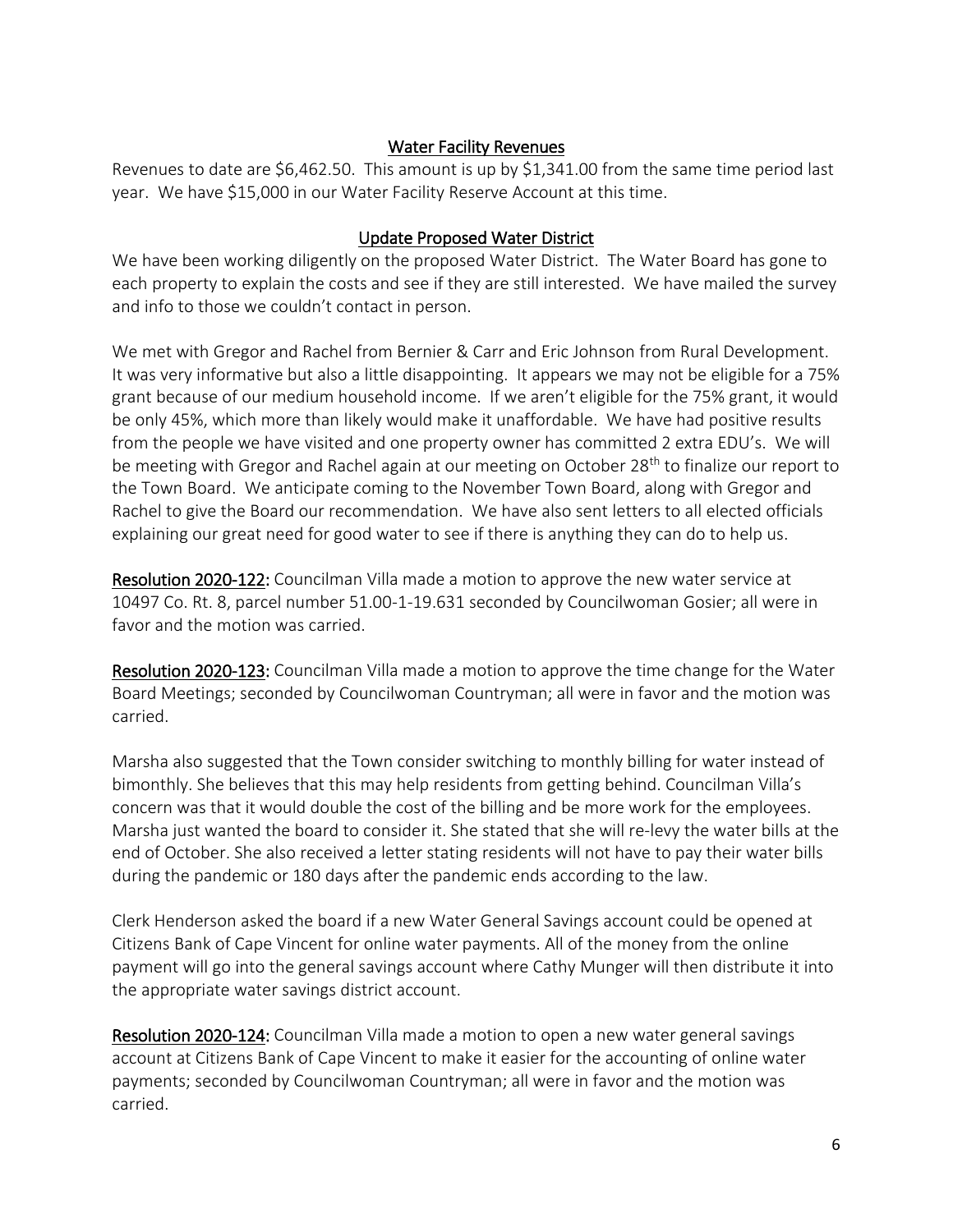Supervisor Aubertine asked Marsha the status of the water facility. Marsha responded that Pat Weston and Brian Cosselman from the Highway Department recommend tearing the building down and reconstructing. The water board has always managed the facility and collected the money which goes into a savings at Watertown Savings Bank. They have about \$15,000 in the account for the project.

Resolution 2020-125: Councilman Villa made a motion to approve the removal and replacement of the Town of Lyme Water Facility; seconded by Councilman Countryman; all were in favor and the motion was carried.

#### Planning Board:

There was no questions on the Planning Board Report. Councilman Villa stated that when he read through the minutes they were comprehensive, but questioned the fact that they were not working on any of the laws that the Town Board had asked them to look into. He believes there needs to be a discussion on whether they are looking into a Property Maintenance, Septic, Agricultural Animals, and Noise laws. Councilman Countryman stated he would like to see the property maintenance law enforced. He has looked at the same RV that is rotted out on Three Mile Point for 40 years.

#### Zoning Board of Appeals ZBA:

The minutes were sent out for the ZBA meeting. Councilman Villa stated that there seems to be a miscommunication between the ZBA and Planning Board on who is supposed to do what. He reads in the minutes that the two boards go back and forth on which duties are which. This should be addressed. Councilwoman Gosier stated that it seems the ZBA is rubber stamping the Variances and not many have ever been denied. She believes the board needs to be stricter. That is the point of the law. Deputy Supervisor Bourquin agrees. Councilman Countryman ask if it could possibly be Mr. Millington giving the information to the wrong board, or directing the people in the wrong direction. Councilwoman Gosier stated Mr. Millington should be giving a letter of denial and further instructions when they can't obtain a building permit.

### Youth Commission:

There was no Youth Commission report.

### ZEO/CEO Report:

The Board requested to see the property address on the BAS report that is submitted each month.

Total Permit Receipts: \$2,695.00; Total RV Permit: YTD: \$1,400.00; Total Permit Receipts YTD - \$20,614.00.

### TMB Cemetery:

There was no report on the Three Mile Bay Cemetery.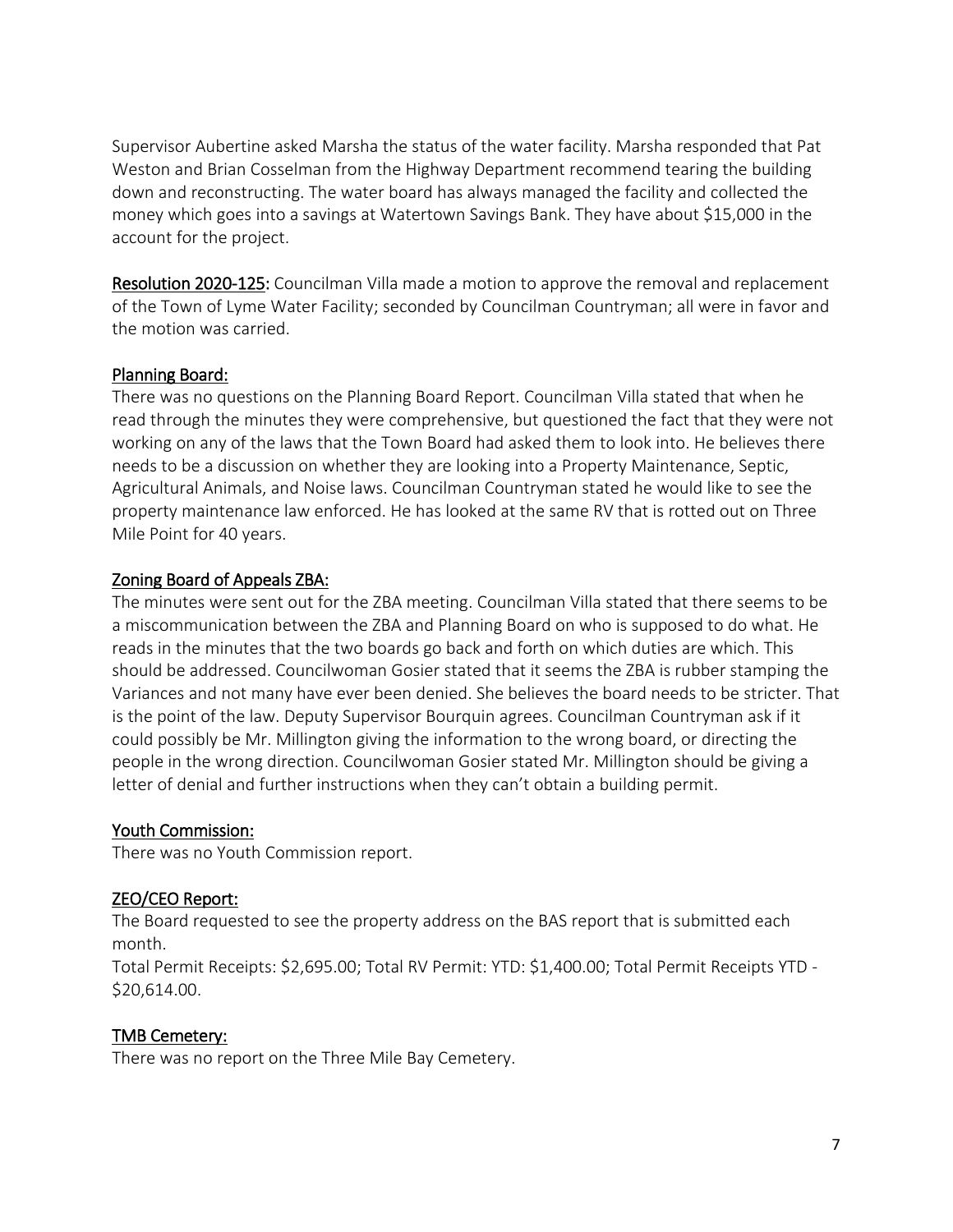#### New Business

### Highway Computer:

Deputy Supervisor Bourquin stated he didn't have a problem with Pat Weston getting a new computer for his highway office. Councilman Villa stated we should be very cautious about purchasing equipment. The sales tax check was less than the amount in 2019. We need to watch how much money we spend from our fund balance. Councilman Countryman and Villa both would like to see more specs on the computer. Clerk Henderson is going to request more information from Ben Rubacha.

Resolution 2020-126: Councilman Villa made a motion for the Highway Department to purchase a new computer but not to exceed \$700.00; seconded by Councilman Countryman; all were in favor and the motion was carried.

## Public in the Transfer Site Building:

Deputy Supervisor Bourquin stated when he was at the transfer site last week there was a woman without a mask who entered the building to look at the junk that was saved in the building. Another problem is that he can't get to the security cameras if he needs to because of the junk in the way. He would like to see everything cleaned out. The Board agreed it should be cleaned up and the public should not go into the building.

Resolution 2020-127: Councilwoman Gosier made a motion to allow Deputy Supervisor Bourquin to oversee the cleanup of the transfer site building; seconded by Councilman Villa; all were in favor and the motion was carried.

## Town Employee Cell Phone Requirement:

Supervisor Aubertine stated that there are no requirements for the Town Judge to have a cell phone or voicemail box setup according to the Supreme Judge so there was nothing further to discuss.

### Old Business:

### Video Training:

Supervisor Aubertine stated that he would like to have the Video Training with all of the boards on October 27, 2020 at 6:30 p.m. Steve Weed said everyone should bring a laptop or computer that they would like to use to tape their meetings.

## Online Privilege of the Floor

There was no online privilege of the floor.

## Privilege of the Floor

There was no privilege of the floor.

### Executive Session

There was no executive session.